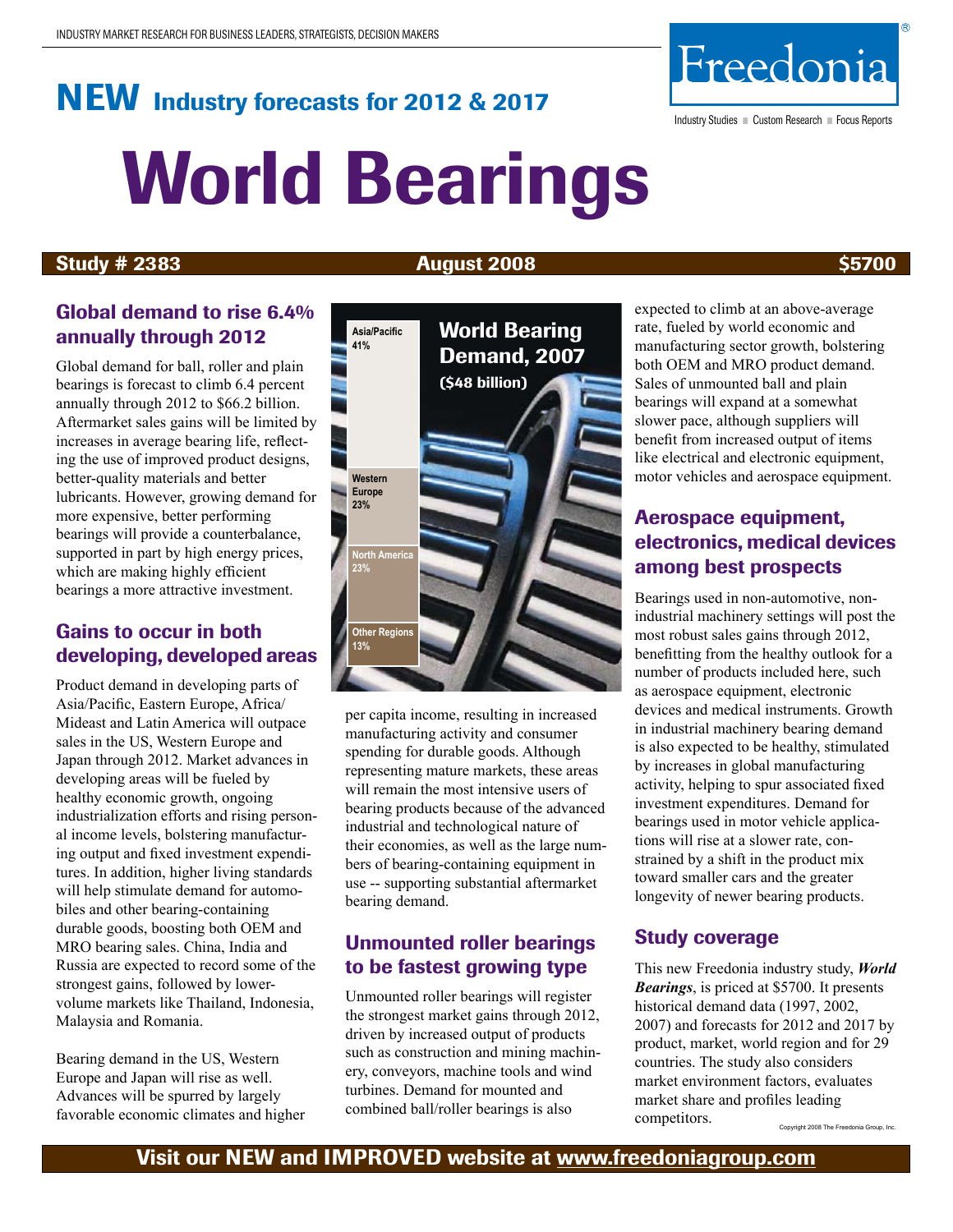CONTENTS/TABLES/CHARTS historical data (1997, 2002, 2007) plus forecasts for 2012 and 2017

## **Introduction**

## Executive Summary

1 Summary Table

## Market Environment

World Economic Overview Recent Economic Performance World Economic Outlook World Gross Fixed Investment Outlook World Manufacturing Outlook World Motor Vehicle Production Trends World Aerospace Equipment Production Trends Pricing Patterns Bearing Materials & Technology Bearing Materials Recent Technological Developments Competitive Technologies Legal & Regulatory Environment

- LIST OF TABLES & CHARTS:
	- 1 World Gross Domestic Product by Region
	- 2 World Gross Fixed Investment by Region
	- 3 World Manufacturing Value Added by Region
- Cht World Manufacturing Value Added by Region, 2007
	- 4 World Motor Vehicle Production by Region
	- 5 World Aerospace Equipment Shipments by Region
- 6 World Bearing Price Deflators
- Cht World Bearing Price Index

## WORLD SUPPLY & DEMAND

Regional Overview **Demand**  Production International Trade Demand by Product Ball Bearings Roller Bearings Plain Bearings Other Bearings & Bearing Parts Mounted & Combined Ball/Roller Bearings Bearing Parts Demand by Market Motor Vehicles Industrial Machinery **Other**  Aerospace Equipment All Other LIST OF TABLES & CHARTS: 1 World Bearing Demand by Region Cht World Bearing Demand by Region, 2007

- Cht Additional Bearing Demand - 2012 vs. 2007
- Cht World Bearing Demand Projected 2007-2012 Annual Rate of Growth
- 2 World Bearing Shipments by Region
- Cht World Bearing Shipments by Region, 2007
	- 3 World Bearing Net Exports by Region
- 4 World Bearing Demand by Product
- Cht World Bearing Demand by Product, 2007
	- 5 World Ball Bearing Demand by Region
- 6 World Roller Bearing Demand by Region
- 7 World Plain Bearing Demand by Region
- 8 World Demand for Other Bearings & Bearing Parts by Product & Region
- 9 World Bearing Demand by Market
- Cht World Bearing Demand
	- by Market, 2007
- 10 World Motor Vehicle Bearing Demand by Application & Region
- 11 World Industrial Machinery Bearing Demand by Region
- 12 World Other Bearing Demand by Market & Region

**\* Tables for each region & country provide historical data (1997, 2002, 2007) as well as forecasts (2012, 2017) for the following:** Bearing Supply & Demand Bearing Demand by Product & Market Pump Bearing by Country (chart)

## NORTH AMERICA

General Bearing Supply & Demand Bearing Outlook & Suppliers United States Canada Mexico

## WESTERN EUROPE

General Bearing Supply & Demand Bearing Outlook & Suppliers **Germany France** Italy United Kingdom Spain

Sweden Other Western Europe Belgium **Netherlands**  Austria **Switzerland**  All Other

## ASIA/PACIFIC

**General**  Bearing Supply & Demand Bearing Outlook & Suppliers China Japan South Korea India **Thailand** Indonesia Taiwan Other Asia/Pacific Australia Malaysia All Other

## OTHER REGIONS

Latin America Brazil Other Latin America **Argentina**  All Other Eastern Europe Russia Other Eastern Europe Poland Czech Republic Romania All Other Africa/Mideast **Turkey**  South Africa Other Africa/Mideast

## INDUSTRY STRUCTURE

Industry Composition Market Share Product Development & Manufacturing Marketing & Distribution Cooperative Agreements Financial Requirements Mergers & Acquisitions LIST OF TABLES & CHARTS: 1 Bearing Sales for Selected Manufacturers, 2007 Cht World Bearing Market Share by Company, 2007

- 2 Selected Cooperative Agreements
- 3 Selected Acquisitions & Divestitures

### **Company Profiles**

**NEW** *Industry Study with Forecasts for 2012 & 2017*

# **World Bearings**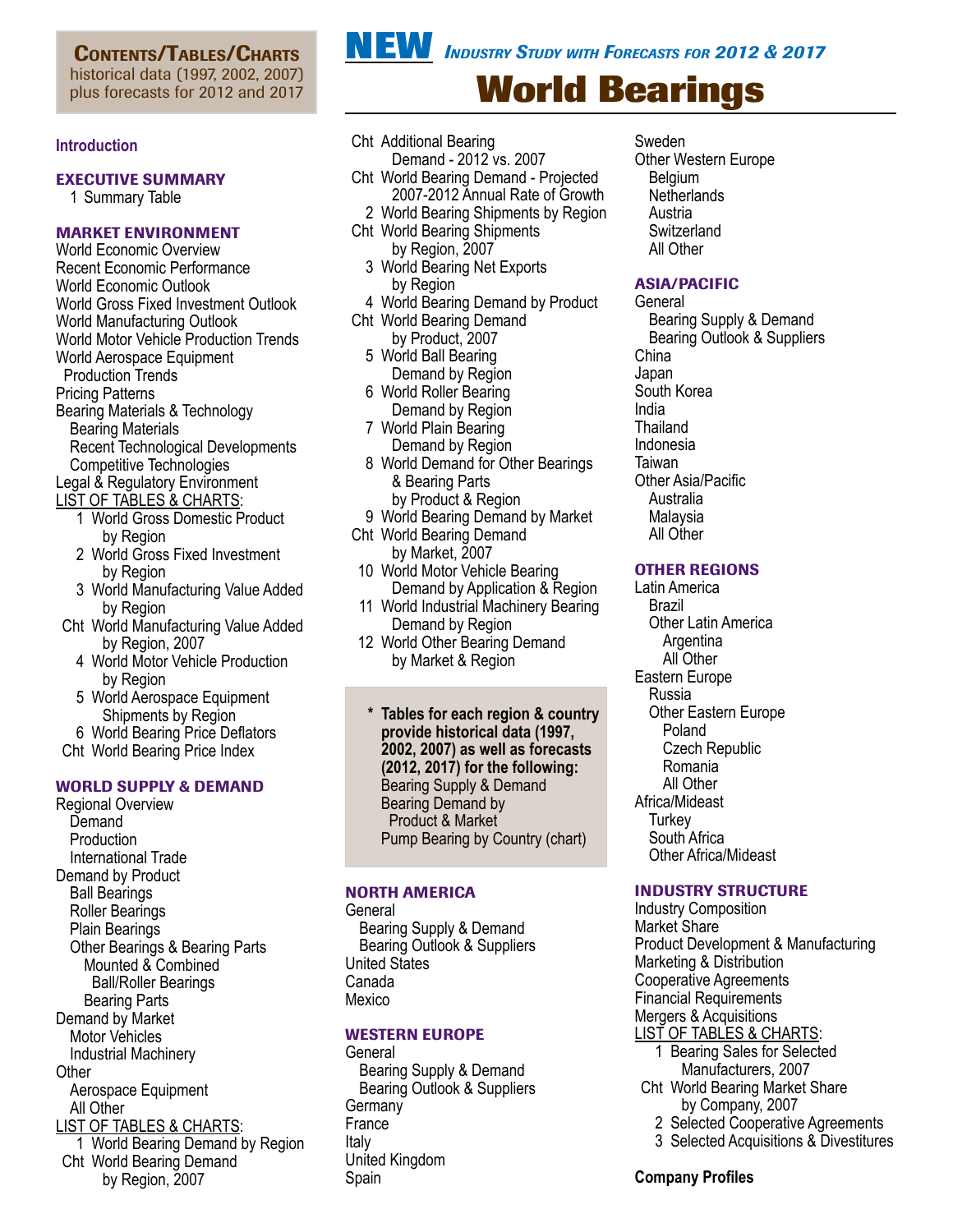INDUSTRY MARKET RESEARCH: *BUSINESS INTELLIGENCE FOR BUSINESS LEADERS, STRATEGISTS, DECISION MAKERS*

# Freedonia

## This study can help you:

- Determine your market & sales potential
- Learn more about industry competitors
- Assess new products & technologies
- Identify firms to merge with or acquire
- Complement your research & planning
- Gather data for presentations
- Confirm your own internal data
- Make better business decisions



Source: The Freedonia Group, Inc.

#### **Other Asia/Pacific**

 The remainder of the Asia/Pacific region consists of a variety of countries, ranging from the centrally planned socialist nations of Laos, North Korea and Vietnam (certain of which have introduced various degrees of market incentives into their respective economies in recent years, Laos and Vietnam in particular) to emerging market economies like Malaysia and the Philippines to the developing countries of Afghanistan, Bangladesh, Bhutan, Burma, Cambodia, Maldives, Mongolia, Nepal, Pakistan, Papua New Guinea, Sri Lanka and the numerous small island nations in the Pacific Ocean. Also included in the subregion are

© Copyright by The Freedonia Group, Inc.

#### **north america**

#### **Mexico: Bearing Outlook & Suppliers**

 Demand for ball, roller and plain bearing products in Mexico is projected

## **Explanations that**  $\frac{1}{25}$ , industrial machinery and other dusupport each table's arket base for bearings used in OEM data and forecasts

billion in 2012, well above the **SAMPLE PAGE Example 1** industrialization offerts continue dustrialization efforts continue. ains will be restrained somewhat by t funding as economic conditions

 Shipments of bearings from plants in Mexico are forecast to increase 5.3 percent annually through 2012 to \$310 million, moderating from the 2002-2007 period and lagging demand. Advances will be spurred by additional investment in Mexican manufacturing facilities by foreign multinationals. In June 2008, for example, SKF announced plans to add two production lines at its Puebla bearing factory. Nevertheless, Mexico will continue to be dependent on external suppliers for much of its product needs, preventing industry output from rising at a faster rate. As a result, the country's already large trade deficit in bearings will widen further through 2012.

 Foreign firms such as Danaher, Federal-Mogul, Kaydon, MAHLE International, RBC Bearings and SKF account for most Mexican bearing production, although smaller locally based concerns like Repuestos Para Maquinaria Industrial also make bearing products. In June 2008, MAHLE International expanded the size of its Mexican manufacturing operations with the acquisition of Clemex Mexico, a producer of automotive engine bearing the automotive engine bearing and available and available and a

COMPANY PROFILES Profiles for 38 global industry competitors such as JTEKT, NSK, NTN, Schaeffler, SKF and Timken

**C** Copyright by The Freedonia Group, Inc.

## Freedonia's methods involve:

• Establishing consistent economic and market forecasts

- Using input/output ratios, flow charts and other economic methods to quantify data
- Employing in-house analysts who meet stringent quality standards
- Interviewing key industry participants, experts and end users

• Researching a proprietary database that includes trade publications, government reports and corporate literature